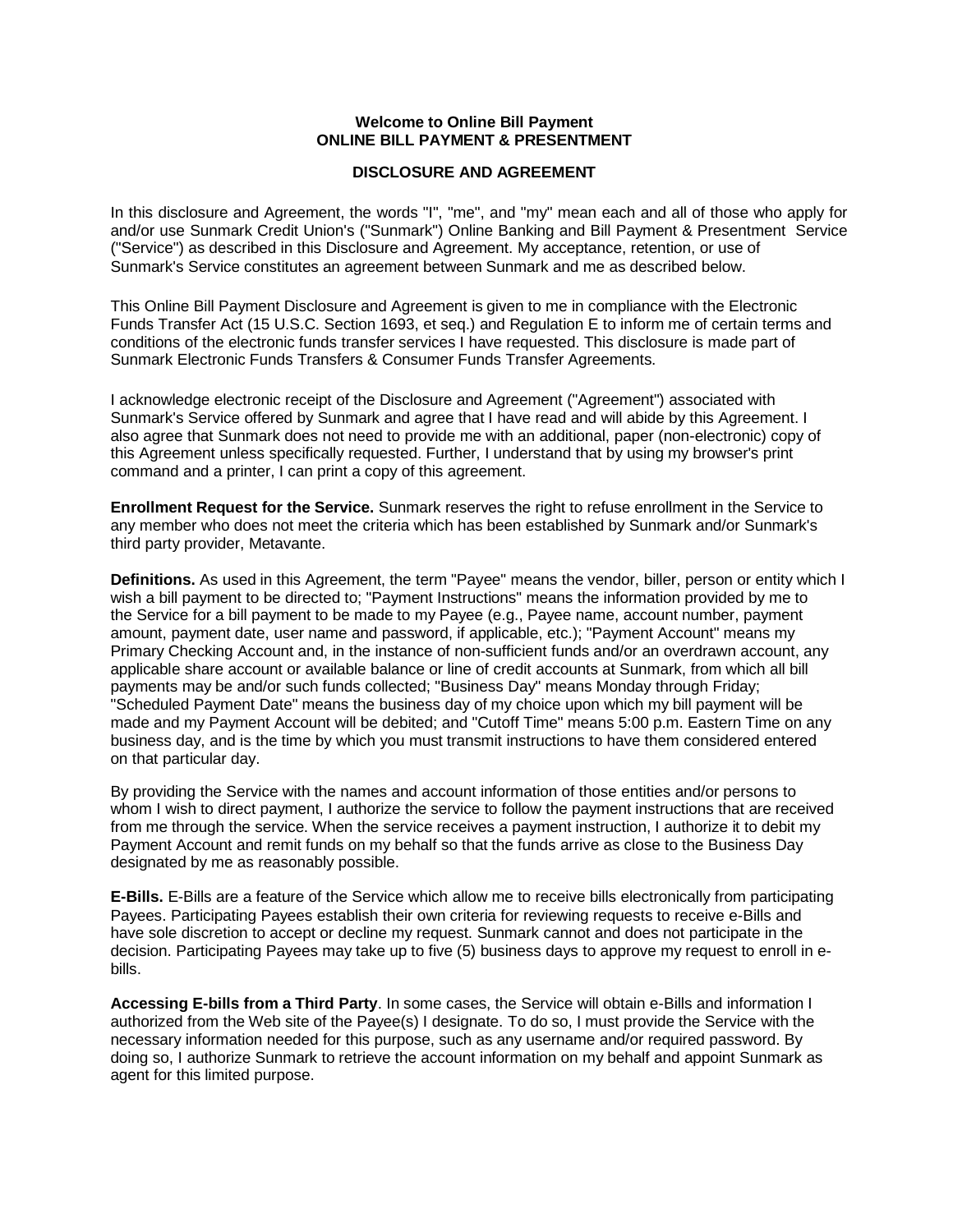**Delivery of e-Bills.** Sunmark takes no responsibility if a Payee does not provide the necessary data to forward an e-Bill in a timely manner. If I do not receive an e-Bill, it is my responsibility to contact the Payee directly. Sunmark is not responsible for any late charges or other adverse consequences. I must direct any questions I may have concerning the information contained within my e-Bills to my Payee directly. If I choose, I may set up an e-mail notification to alert me when my e-Bills are delivered to the Service.

Payments and Transfers from my Sunmark accounts may be processed in four different ways:

"**Today**" (For all Payee Types): If I designate a bill payment as a "Today" transaction, the processing date will be the same day if designated before 5:00 p.m. Eastern Time. Sufficient available funds must be available at the time I request the transaction. "Today" payments may be changed or canceled at any time before the "Cutoff Time" of 5:00 p.m. Eastern Time on the processing date of the transaction.

"**Future**" (For all Payee Types): If I designate a payment as "Future" transaction, I may request that the transaction be made on a future date that I may designate up to 365 days in advance. The processing date will be the effective date I entered, or the next business day should the effective date fall on a weekend or holiday. Sufficient available funds must be available at the time I request the transaction. "Future" payments may be changed or canceled at any time before the "Cutoff Time" of 5:00 p.m. Eastern Time on the processing date of the transaction.

"**Recurring**" (For all Payee Types): If I designate a payment as a "Recurring" transaction, I may request that the transaction be made in the same amount to the same merchant or account on a specified regular or periodic basis (i.e. weekly, bi-weekly, monthly, etc.). I will designate a "start" and "end" date. The processing date will be the effective date I entered, or the next business day should the effective date fall on a weekend or holiday. Sufficient available funds must be available at the time I request the transaction. "Recurring" payments may be changed or canceled at any time before the "Cutoff Time" of 5:00 p.m. Eastern Time on the processing date of the transaction.

"**Automatic**" (Payees with e-Bills Only): If I establish automatic payment rules to pay my Payee(s), I authorize you to make payments to that specific Payee(s) automatically based on the rules I create without requiring my approval each time. If an e-Bill is presented for payment that does not meet the criteria of the rules I created, the Payments(s) will not be made automatically. "Automatic" payments may be changed or canceled at any time before the "Cutoff Time" of 5:00 p.m. Eastern Time on the processing date of the transaction.

I also authorize Sunmark, and any third-party acting on Sunmark's behalf, to choose the most effective method to process my payments. I will receive a transaction confirmation number for each properly instructed payment. Unless I receive a confirmation number, Sunmark shall not be liable for any failure to make a payment.

Any Payment Instruction I make to a Payee through the Service must be payable in U.S. Dollars and the delivery address must also be in the United States or its possessions/territories. Each Payee must appear on the payee list and my address must also be located in the United States or its possessions/territories.

I must allow sufficient time for the payee to receive and process the payment before the payment due date. If I do not allow sufficient time, I will assume full responsibility for all late fees, finance charges, or other actions taken by the payee.

**IMPORTANT:** This service may not be used for accounts where two signatures are required. In addition, the service may not be used to pay tax payments or court ordered payments.

Payments may take up to 10 days to reach the vendor (payee) if indicated they will be paid by check. If the vendor has designated that they will accept electronic payments (the system will indicate how the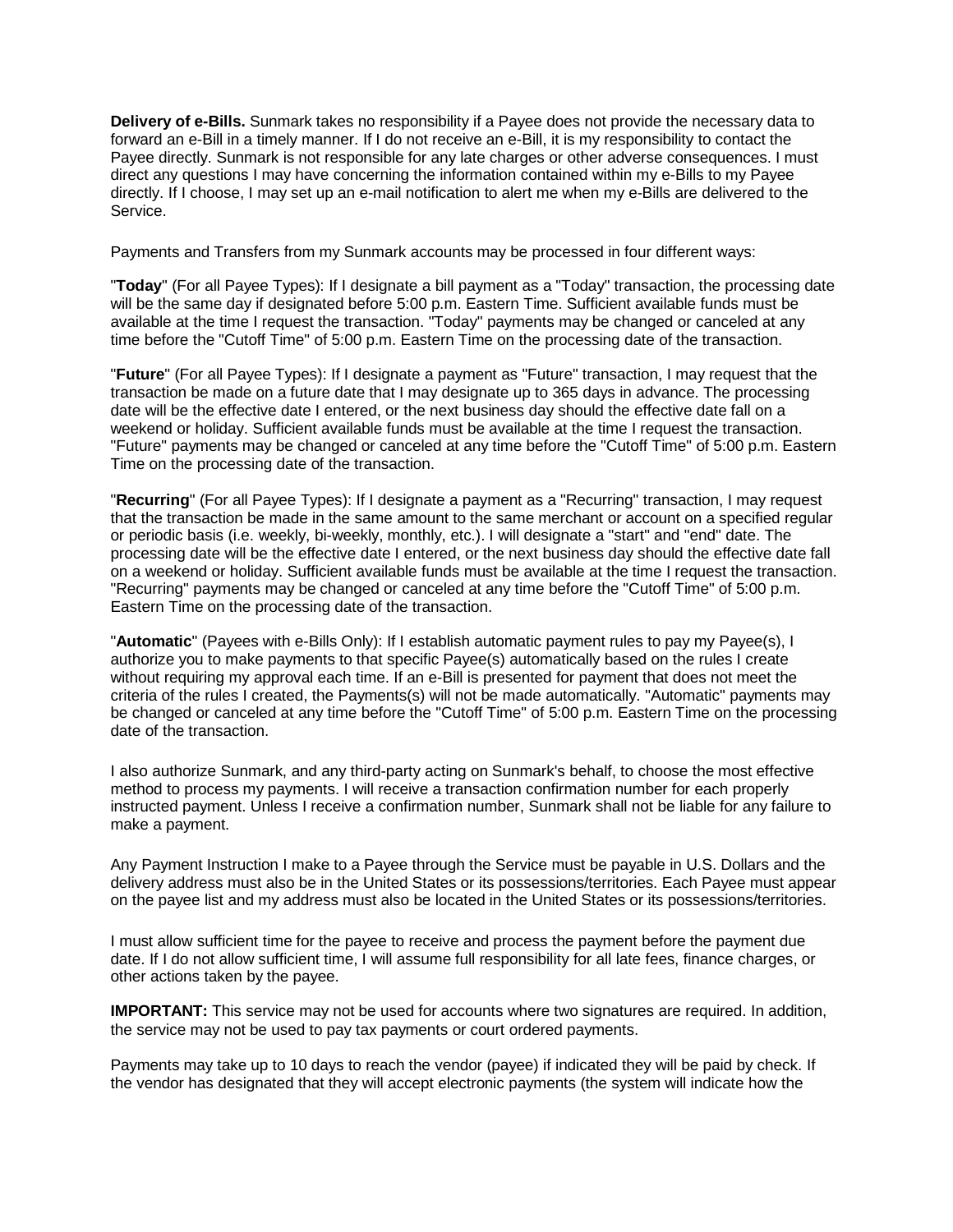vendor will accept payment), the payment can take up to 4 days to reach the vendor. Sunmark is not liable for any service or late charges levied against me.

Sunmark is responsible only for exercising ordinary care in making payments upon my authorization and for mailing or sending a payment to the designated merchant. Sunmark is not liable in any way for damages I incur if I do not have sufficient available funds in the primary checking account to make the payment on the Scheduled Payment Date, or due to delays in mail delivery, changes of merchant address or account number, the failure of any merchant to account correctly for or credit the payment in a timely manner, or for any other circumstances beyond the control of Sunmark.

**Stopping E-Bills.** All parties have the right to cancel the Service at any time. You will notify me if Sunmark discontinues/stops e-Bills.

**Stopping Bill Payments.** Stop payment requests can only be placed on check processed payments. There is a stop payment fee, which is set forth in Sunmark's **Fee Schedule**. In order to request a stop payment on a check payment, I must contact Metavante, Sunmark's third party bill pay and presentment service provider, at 1-800-823-7555. Stop Payments **cannot** be placed on any electronically processed payment transactions.

I may use the service to pay bills directly from the primary checking account in the amounts and on the days I request, up to \$9,999.99 per transaction, or up to the available balance, whichever is less.

With the exception of the specific transactions described herein, there are no limits on the number or frequency of transactions I may initiate through the service, provided there are available funds in my account. Sunmark reserves the right to limit the frequency and dollar amount of transactions at any time for security and/or contractual reasons.

To take advantage of this service, I must keep Sunmark aware of any changes in home or business phone numbers as well as E-Mail address(s). A written notice will be sent when transactions are not able to be processed because of insufficient available funds. In all cases, I am responsible for either making alternate arrangements for the payment, or rescheduling the payment through Online Bill Payment. Insufficient available funds will prevent me from making more payments until resolved. Once the issue has been resolved and payment for the insufficient funds item has been collected, it will take 5 to 7 days for my bill payment account to become unblocked. Any payments that I have scheduled during the period that the account is blocked will not be made. I am aware that I will need to make alternative payment arrangements for any bills that were not paid as a result of the bill payment account being blocked. In addition, Sunmark may charge a fee, in accordance with Sunmark's **Fee Schedule**, for having insufficient funds or for any manual processing required to effect any payment authorized by me/us.

Sunmark or its third party provider reserves the right to refuse to make any payments, but I will be notified of any such refusal within three (3) business days following receipt of my process date.

Sunmark may charge a monthly service fee for use of Online Bill Payment. The amount of the fee is set forth in Sunmark's **Fee Schedule**. Any applicable Bill Payment fees will automatically be deducted from the primary checking account at the end of every month. If Bill Payment fees apply, Sunmark will continue to charge the primary checking account monthly until the service is discontinued. The fee is not refundable. If sufficient available funds are not in the primary checking account on the date the fee or charge is payable, I authorize Sunmark to automatically deduct the payment from the primary checking account as soon as funds are available.

If I sign up for Online Bill Payment, but do not use it to pay at least one bill within a 120 day period, Sunmark will cancel my service, which will result in the loss of any information that I have in the Online Bill Payment system (such as payee and account information).